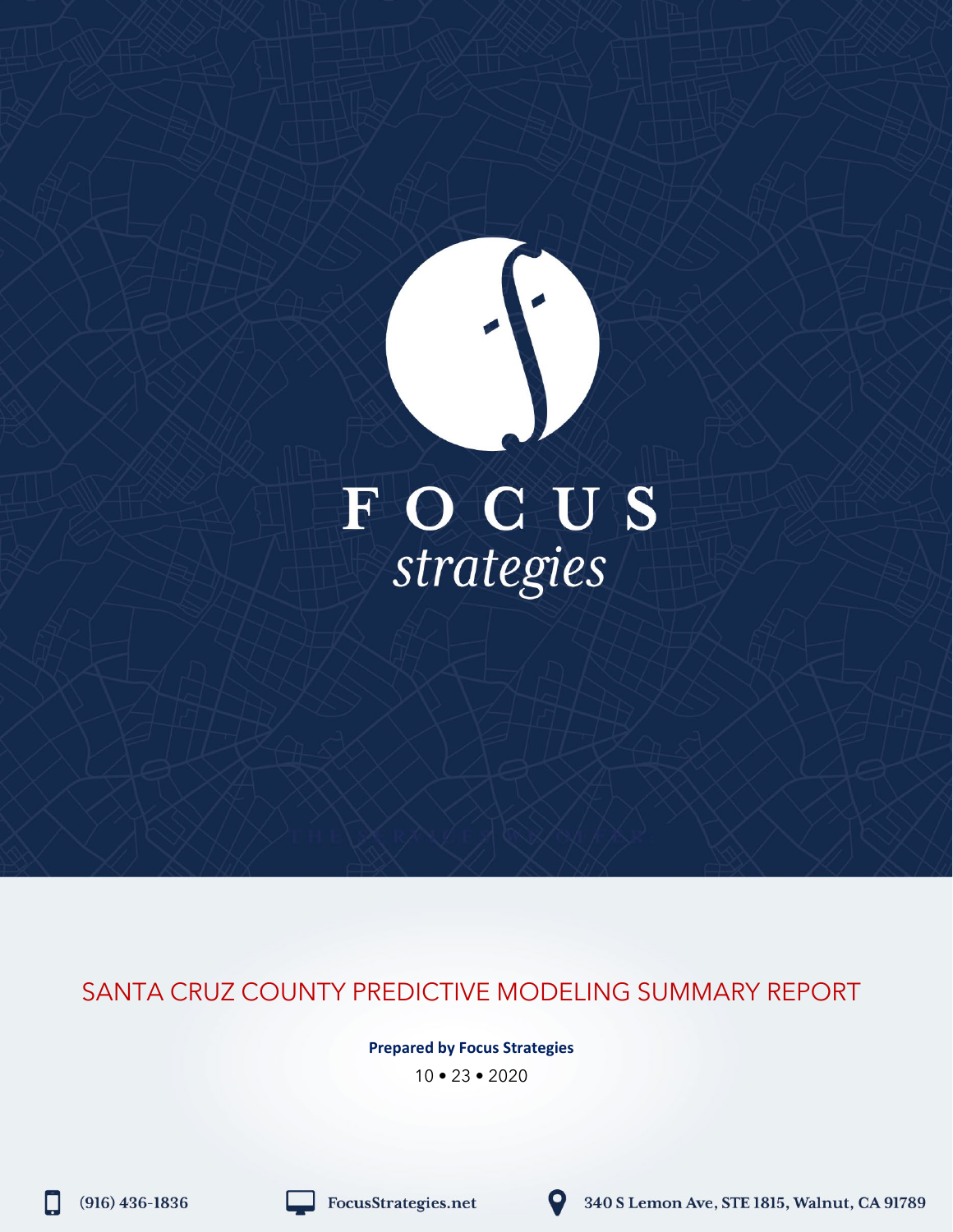# TABLE OF CONTENTS

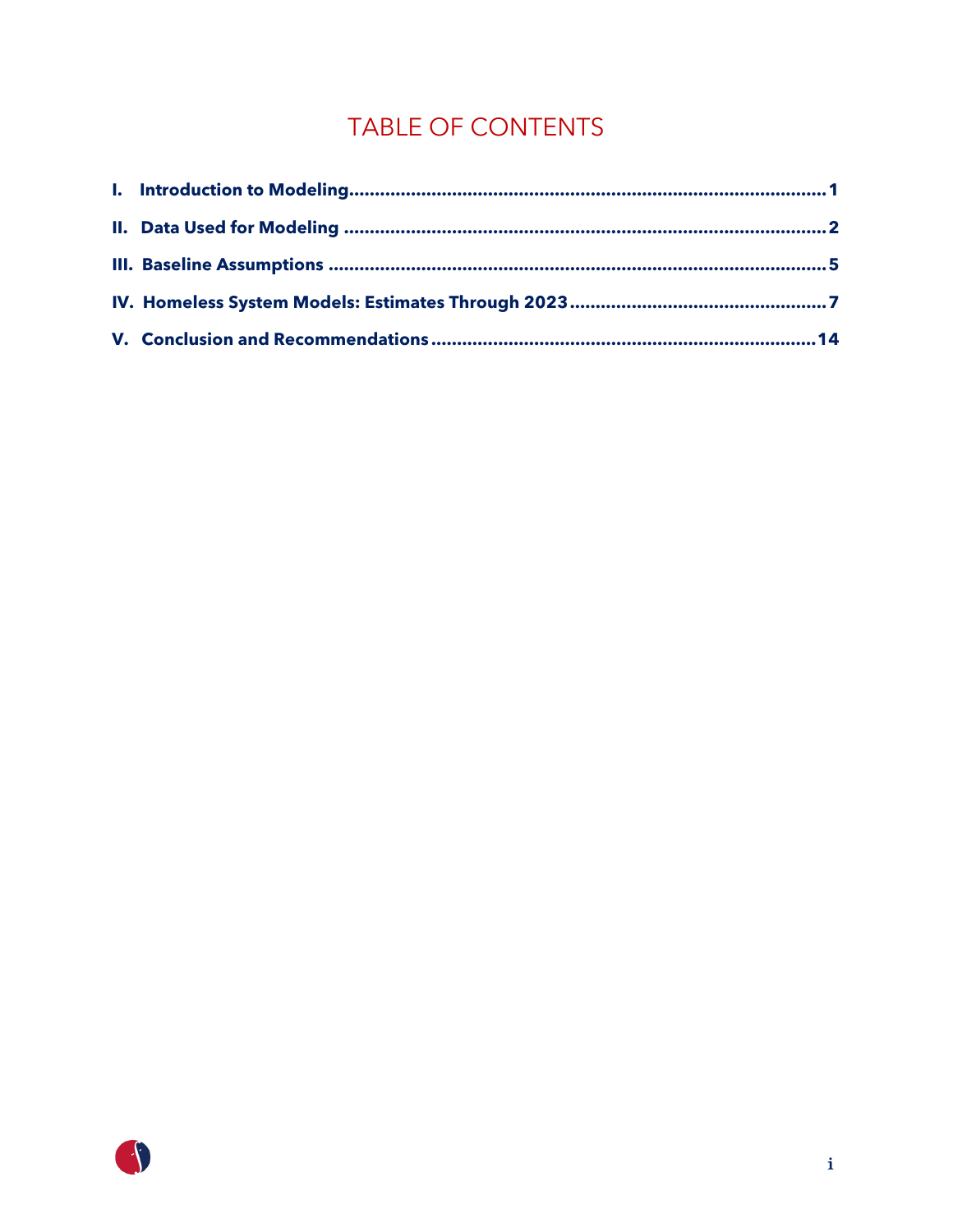### <span id="page-2-0"></span>**I. INTRODUCTION TO MODELING**

### **Background**

To assist community leaders and key stakeholders in developing the Three-Year Strategic Action Plan to Reduce Homelessness, Focus Strategies conducted a quantitative analysis of the performance of the homelessness response system using our System-Wide Analytics and Projection (SWAP) tools. SWAP is a joint project of Focus Strategies and the National Alliance to End Homelessness (NAEH). The tools are designed to help communities use their local data to understand what their current system is accomplishing and to plan and prioritize changes to bring about the greatest possible reduction in homelessness.

SWAP is comprised of two primary tools: (1) the Base Year Calculator (BYC) which helps users assess whether their Homeless Management Information System (HMIS) data is of sufficient quality and accuracy to support meaningful performance measurement and produces current system performance results, and (2) the System Performance Predictor (SPP) which allows communities to model the results of changes to individual projects or groups of projects, including such strategies as adding new programs to serve people experiencing homelessness, serving more literally homeless people in existing projects, and/or increasing the rate of exit to permanent housing from emergency and other temporary program types. The SPP uses the results generated by the BYC as input to model system changes. A previous report described the results of the BYC analysis of programs in Santa Cruz County; this report focuses on the results of modeling with the SPP.

### **Overview of Approach**

Quantitative modeling with the SPP is an approach for 'peeking' into the future to estimate how the numbers of people experiencing homelessness in the community might grow or shrink as changes are made to the homelessness response system. The model does not generate a single correct "answer". Rather, it predicts the likely implications of different choices and supports more intentional and deliberate strategic planning. Modeling informs the future; it does not tell the future.

The modeling approach is based on thinking about the homelessness response system as a set of policies, processes, and programs that impact how people move from a condition of having a place to live (being housed) to not having a place to live (experiencing homelessness) and back to being housed. People are assumed to have ended their experience of homelessness only once they are housed. People may enter temporary

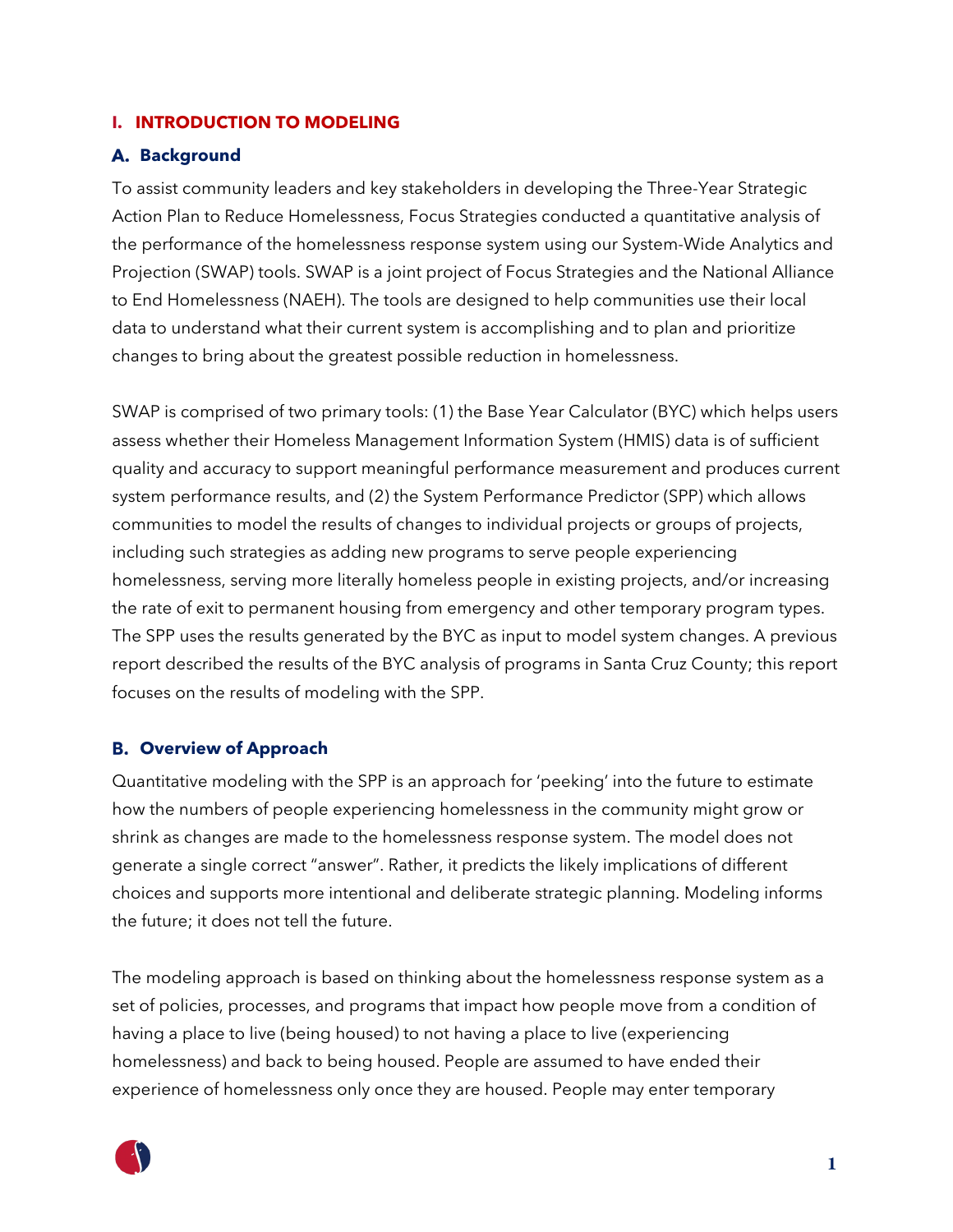programs (such as emergency shelter), but the model does not count them as no longer homeless until they are permanently housed.

To predict changes in the size of the population of people experiencing homelessness, the model takes into considerations the following variables and the inter-relationships among them:

- Best understandings of the current size of the population experiencing homelessness
- Assumptions about the rate at which people become newly homeless (i.e. they move from having housing to not having housing) and impacts of strategies to prevent people from entering homelessness
- The currently available inventory of beds in the system emergency shelter, transitional housing, rapid rehousing, and permanent supportive housing programs, and assumptions about how that inventory will change over time
- The effectiveness of existing and projected programs in helping people move from homelessness to housing, as measured by whether the programs are serving people who are already homeless (versus people who are still housed), how long people stay in these programs, and whether they secure housing upon exit

Taken together, these factors paint a picture of system "flow" and the resulting impact on the numbers of people experiencing homelessness.

One factor not explicitly addressed in the model is the availability of affordable housing. The model assumes that for people to end their homelessness, they must "exit" the system to permanent housing. While some people may exit by securing an existing housing unit (either a subsidized unit or market rate unit with or without rental assistance), an increase in the overall supply of affordable housing will also be needed. Focus Strategies has conducted a separate Housing Market Analysis that explores the gap between the existing affordable housing supply and what is needed.

### <span id="page-3-0"></span>**II. DATA USED FOR MODELING**

The modeling approach uses the SPP, a Microsoft Excel based tool that applies past system performance data generated by the BYC.<sup>[1](#page-3-1)</sup> The SPP estimates the impact of system changes

<span id="page-3-1"></span><sup>1</sup> The source of this information is the Homeless Management Information System (HMIS) which provides information about programs that serve people who are experiencing homelessness and the people who use the programs.

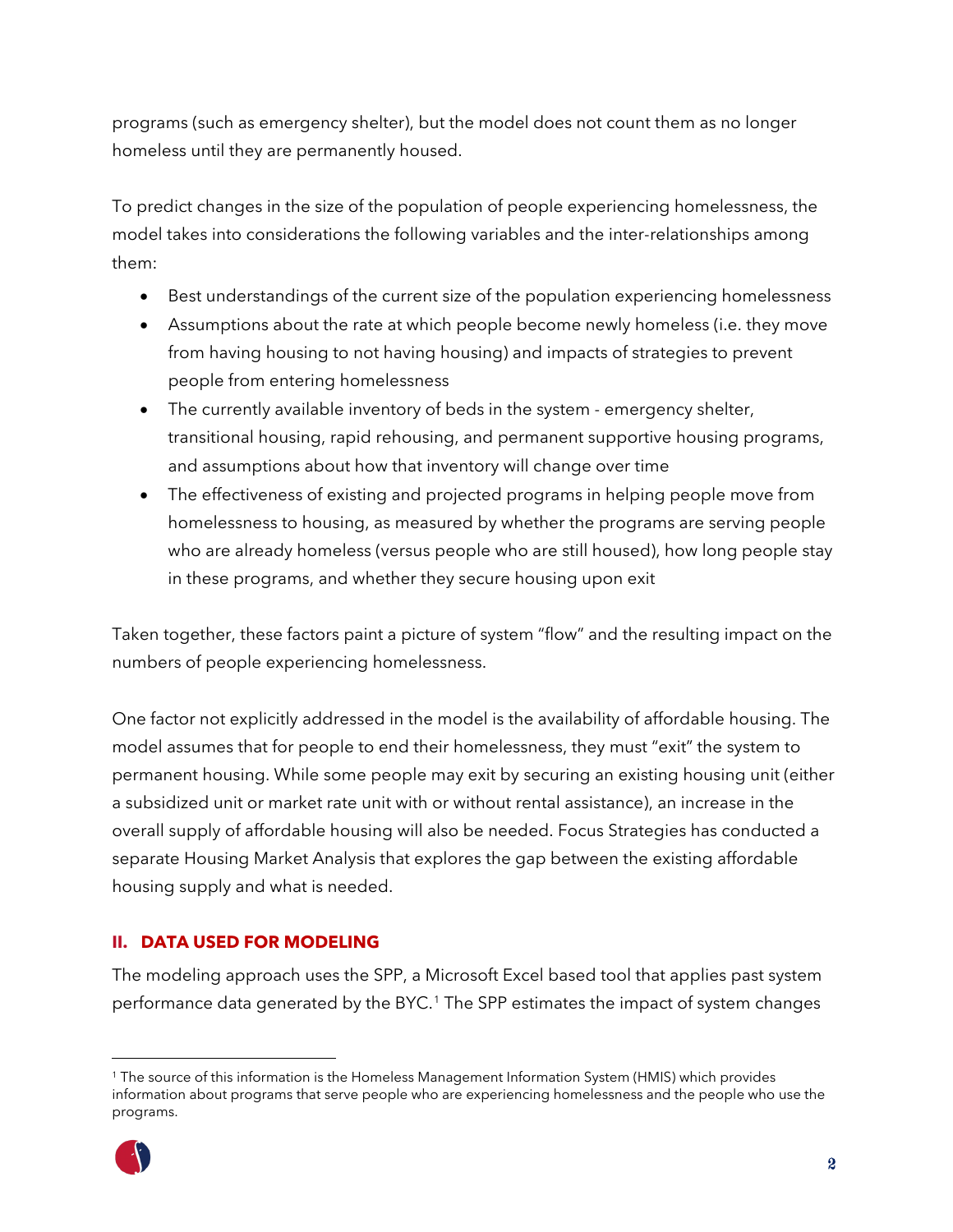on the populations of people experiencing unsheltered and sheltered homelessness over three years. The HMIS data used in the BYC was from Fiscal Year 2018-2019 for projects that had at least one year of HMIS data and were included in the 2019 Housing Inventory Count  $(HIC).<sup>2</sup>$  $(HIC).<sup>2</sup>$  $(HIC).<sup>2</sup>$ 

### **HIC Inventory Updates**

The report generated from the Base Year Calculator (BYC) used information about the system that corresponded to projects that had at least one full year of data in HMIS. To ensure the data used for modeling were as reflective as possible of the current system, a number of projects were added to the baseline BYC data.<sup>[3](#page-4-1)</sup> First, projects were added that existed in 2019 but were not included in the BYC because they did not enter data into HMIS or because they did not have a full year of data. The following projects were added for this reason:

- Crisis and Transitional Housing Projects:
	- o Safe Spaces ES capacity 40 family units (parking)
	- o Jesus Mary and Joseph ES capacity 4 family units
	- o Monarch ES capacity 6 beds and 6 units for families experiencing DV
	- o Siena House ES capacity 4 beds and 3 units for pregnant mothers
	- o Encompass Community Services FUP vouchers 23 adult beds
	- o Encompass Community Services THP Plus 15 adult beds
	- o New Life Community Services Gemma Residential TH 6 adult beds
- Permanent Housing Projects:
	- o Families in Transition Young Adults Achieving Success, YHDP RRH 2.0– 3 youth beds
	- o County of Santa Cruz Mental Health PH for Mental Disabilities 5 adult beds

Second, the following projects were added for modeling because they were new system projects in 2020 and were reported on the 2020 HIC:

- Permanent Housing Projects:
	- o Housing Matters YHDP Youth Rapid Rehousing 1 unit for families (youth)

<span id="page-4-1"></span><span id="page-4-0"></span><sup>&</sup>lt;sup>2</sup> "The Housing Inventory Count (HIC) is a point-in-time inventory of provider programs within a Continuum of Care that provide beds and units dedicated to serve people experiencing homelessness (and, for permanent housing projects, where homeless at entry per the HUD homeless definition), categorized by five Program Types: Emergency Shelter; Transitional Housing; Rapid Rehousing; Safe Haven; and Permanent Supportive Housing." https://www.hudexchange.info/programs/hdx/pit-hic/. Communities receiving certain Federal funding are required to prepare a HIC annually for submission to the US Department of Housing and Urban Development. <sup>3</sup> Added projects assumed the average baseline performance of other like project types. For example, a newly added rapid rehousing project would assume the system average of other rapid rehousing projects for length of stay, exits to permanent housing, etc.

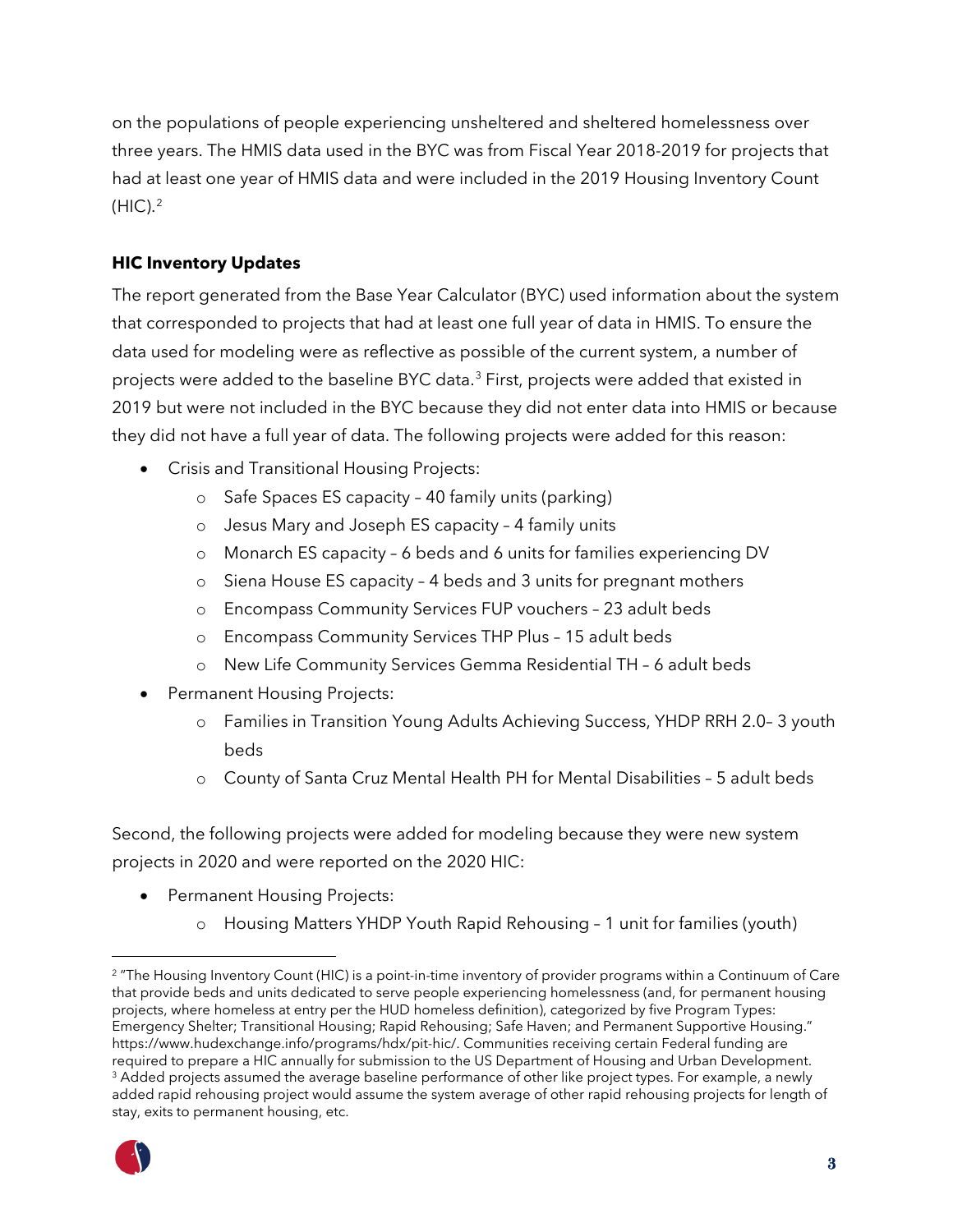- o County of Santa Cruz Human Services Housing and disability advocacy program RRH – 48 adult beds
- o Housing Matters ESG Rapid Rehousing 3 adult beds
- o Encompass Community Services Grace Commons PSH 14 adult beds
- o Pajaro Valley Shelter Services PSH 6 family units

### **COVID-19 Crisis Response Inventory**

A Shelter-in-Place order was issued by the Santa Cruz Health Officer on March 31, 2020 for all Santa Cruz County residents. In April, all 16 existing emergency shelters implemented a shelter-in-place model which required implementing social distancing by having at least three feet of space around each person's sleeping area. To achieve this, most existing shelters decreased their census and the COVID-19 Shelter and Care DOC (managed by Santa Cruz County in partnership with the cities of Santa Cruz and Watsonville) put additional, expanded, shelter capacity in place to provide bed space to people that were staying at existing shelters. The DOC also put a number of non-congregate Isolation/Quarantine/Vulnerable (I/Q/V) hotel programs in place. Existing shelter residents who met the criteria for this I/Q/V resource were admitted. Overall, the emergency shelter inventory increased by approximately 15 units for families and 274 beds for single adults in response to the pandemic.

### **Inventory Used for Modeling**

The table below reflects the inventory included in the 2020 HIC as well as the additional COVID-19 shelter inventory. A determination has not yet been made regarding whether the County and its partners will be able to convert the added pandemic-related temporary shelter inventory to permanent shelter beds or replace them with new permanent shelter beds (such as through the creation of one or more navigation centers), or whether the shelter inventory will scale back to pre-pandemic levels. Additional funding will be needed to maintain the expanded capacity. Therefore, the modeling scenarios presented include options that: maintain COVID shelter inventory; maintain half the COVID shelter inventory and maintain none of the COVID shelter inventory.

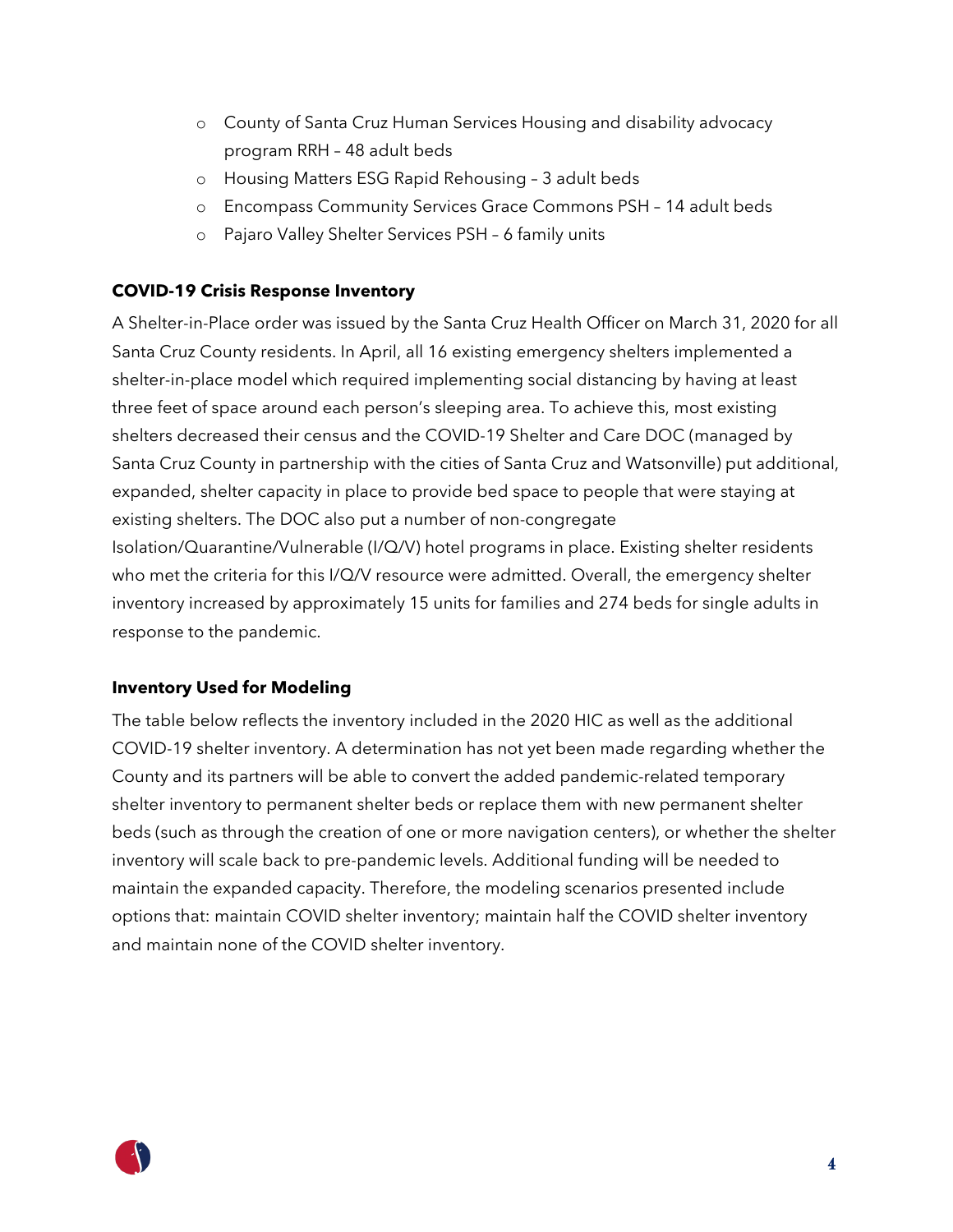| <b>Inventory (Used as Baseline for Modeling)</b> |                           |                        |  |  |
|--------------------------------------------------|---------------------------|------------------------|--|--|
| <b>Project Type</b>                              | <b>Units for Families</b> | <b>Adult Only Beds</b> |  |  |
| <b>Emergency Shelter</b>                         | 72                        | 557                    |  |  |
| 2020 HIC Emergency Shelter                       | 57                        | 283                    |  |  |
| <b>COVID-19 Additional Emergency Shelter</b>     | 15                        | 274                    |  |  |
| <b>Transitional Housing</b>                      | 30                        | 84                     |  |  |
| <b>Rapid Rehousing</b>                           | 118                       | 86                     |  |  |
| <b>Permanent Supportive Housing</b>              | 43                        | 537                    |  |  |

### <span id="page-6-0"></span>**III. BASELINE ASSUMPTIONS**

In addition to incorporating past system performance, the SPP requires that three parameters be specified before modeling begins: (1) the number of households experiencing unsheltered homeless at the start of the modeling period; (2) the number of households newly experiencing unsheltered homelessness in the community each year; and (3) the percent of unsheltered households that do not enter the homeless system. Below we describe the values we used for each of these:

- Households experiencing unsheltered homelessness: the model incorporates the number of unsheltered households found in the 2019 Point in Time Count; 1,098[4](#page-6-1) households.<sup>[5](#page-6-2)</sup>
- Number of households newly experiencing unsheltered homelessness in the community each year: the model uses 800 households for an estimate of this number. We derived this using 2019 HUD System Performance Measures which showed 964 or 57% of people entering HMIS over the course of the year were newly homeless;<sup>[6](#page-6-3)</sup> approximately 800 households.
- Percent of unsheltered households that do not enter the homeless system: This measure estimates the percent of all unsheltered households (those who are newly homeless, those who have returned to homelessness, and those who have exited other homeless programs to homelessness) who do not enter the homeless system (meaning, they do not enroll in any of the program types being modeled). Of the three baseline assumptions, this has the least evidence-based rationale. Thus, we used two different starting places to determine impact on the number of households

<span id="page-6-3"></span><sup>&</sup>lt;sup>6</sup> Newly homeless is defined as not having been active anywhere in HMIS for at least the previous two years.



<span id="page-6-1"></span><sup>4</sup> The number of households experiencing unsheltered homelessness was reported in the Point-in-Time Count as 1,115. The modeling does not take into account those households comprised only of children (i.e.

unaccompanied minors), leaving used 1,098 households for modeling.

<span id="page-6-2"></span><sup>&</sup>lt;sup>5</sup> The almost 1,100 households are comprised of just under 1,700 people.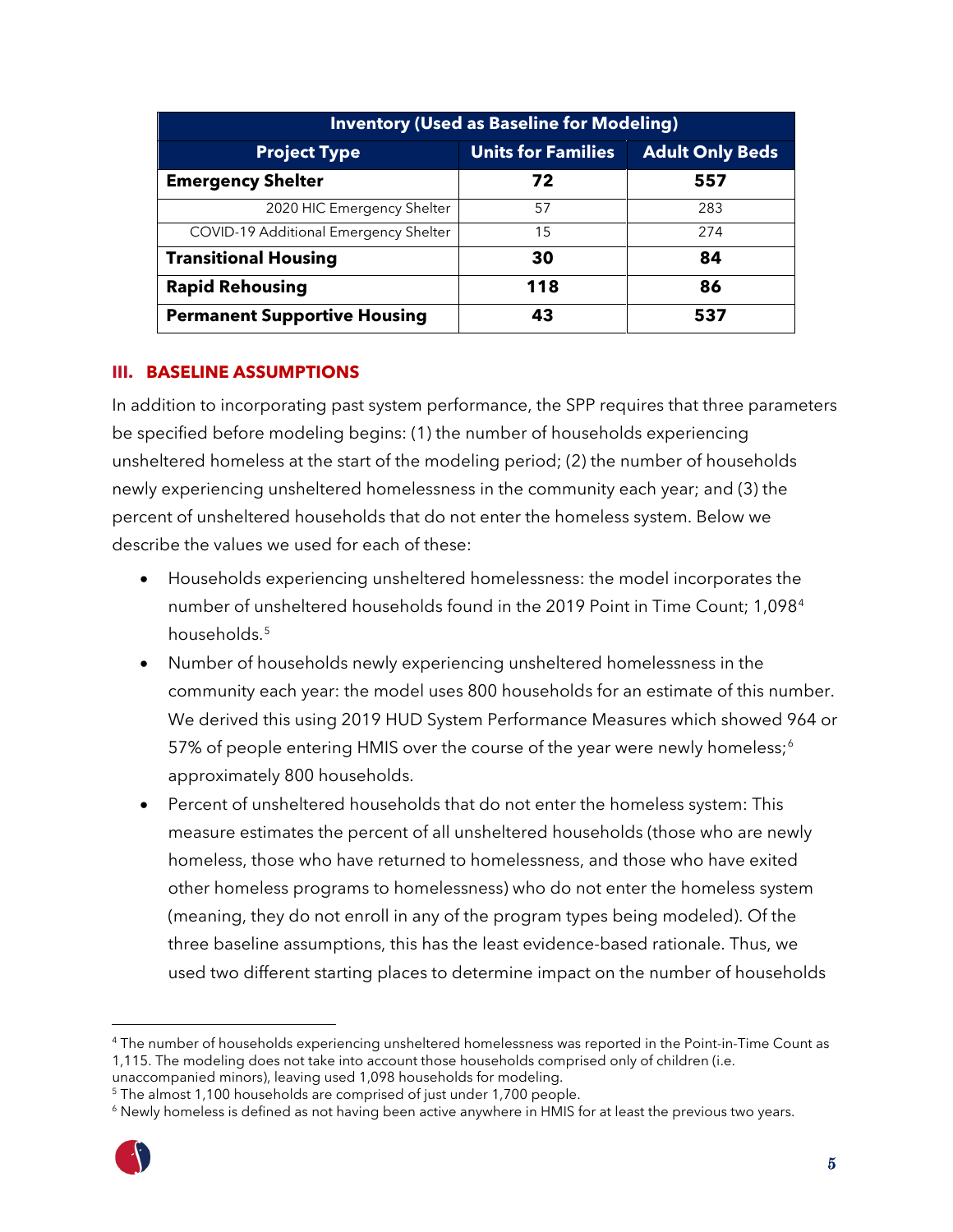experiencing unsheltered homelessness over time to determine the most logical assumption with which to proceed:

- o 45% (15% of literally homeless households self-resolve without the use of homeless system resources; 15% of literally homeless households will be successfully diverted; and 15% of literally homeless households move from Santa Cruz to another community); and
- o 24% (8% of literally homeless households self-resolve without the use of homeless system resources; 8% of literally homeless households will be successfully diverted; and 8% of literally homeless households move from Santa Cruz to another community).

### **Test of Baseline Assumptions**

In order to determine whether the assumptions described above would result in output that made intuitive and common sense in light of other things known about Santa Cruz County, we modeled the impact to the estimated growth rate of the unsheltered population under four scenarios:

- 45% of literally homeless households resolve their crisis without homeless system intervention AND **ALL** COVID shelter capacity is maintained/converted;
- 45% of literally homeless households resolve their crisis without homeless system intervention AND **HALF** COVID shelter capacity is maintained/converted in 2021;
- 45% of literally homeless households resolve their crisis without homeless system intervention AND **NO** COVID shelter capacity is maintained/converted (eliminated in 2021); and
- 24% of literally homeless households resolve their crisis without homeless system intervention AND **ALL** COVID shelter capacity is maintained/converted.

The next graph presents the findings of the four modeled scenarios. Data in the graph indicate the estimated number of unsheltered homeless households in each year through 2023 under each scenario. For example, the line labeled "Maintain COVID ES Capacity" (blue line) shows that if the COVID ES capacity is maintained, 45% of households experiencing homelessness resolve their crisis without intervention, and there are no other changes to the system, the number of unsheltered households will remain relatively consistent over time. In contrast, if the rate of crisis self-resolution is cut in half (24%; red line), the number of households experiencing unsheltered homelessness will increase by more than 400% over the next three years. In the scenario where the COVID ES capacity is lost in 2021 (green line),

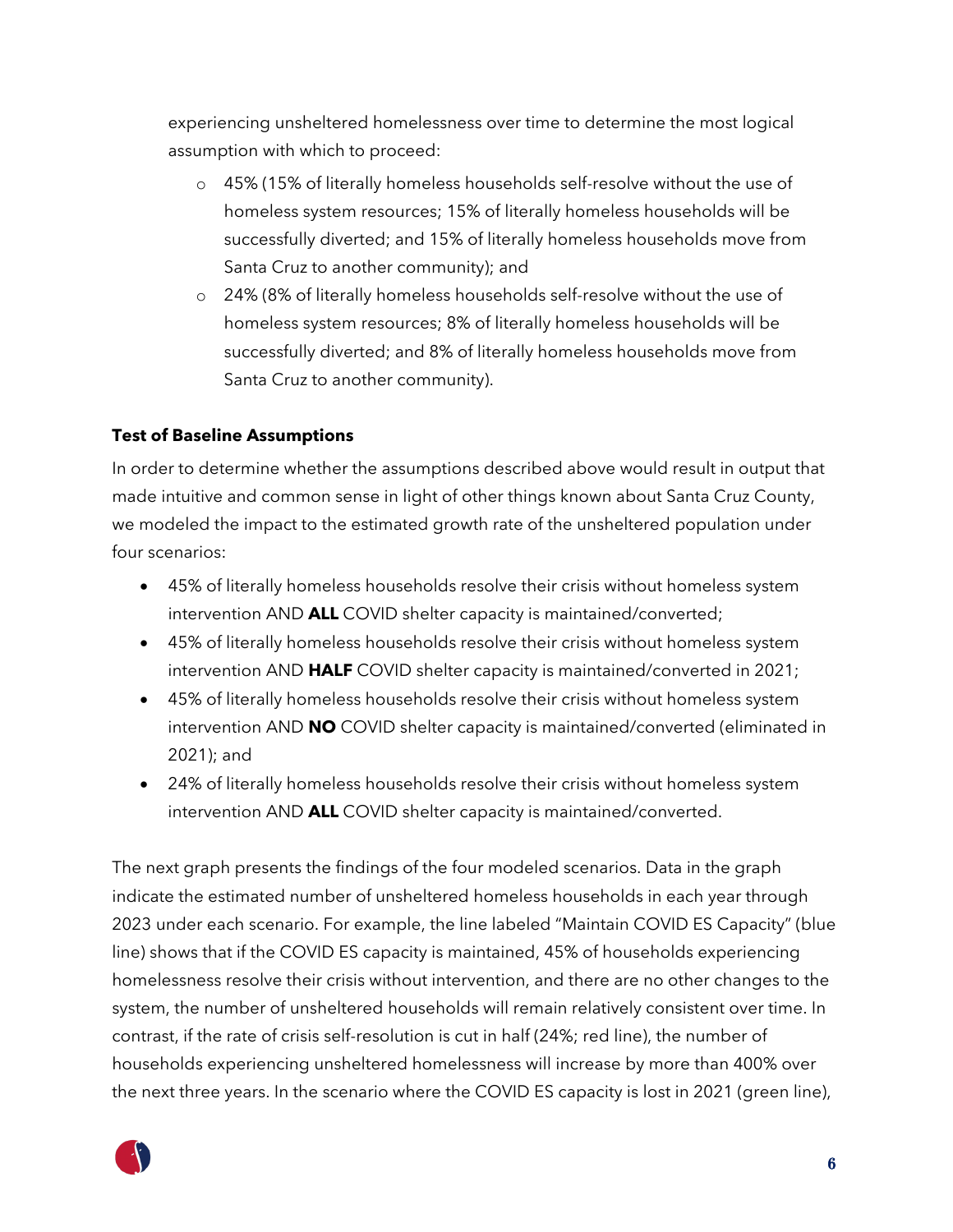the number of unsheltered households increases in 2021 (due to those that must leave the COVID shelter space) and then increases at an attenuated rate.



Of these scenarios, the more than 400% increase associated with the lower rate of households resolving homelessness without intervention seems most unlikely. The unsheltered PIT count in Santa Cruz County has historically remained relatively stable and has not seen major increases in the recent past. If anything, the number of unsheltered households declined in the most recent PIT, from approximately 1,400 in 2017 to 1,100 in 2019. Although 2020 has brought unprecedented health and economic challenges, large scale State and federal interventions have helped to cushion some of these impacts. A statewide eviction moratorium is in place and significant federal and state financial resources have been made available for rental assistance. The impact of these factors on the number of households experiencing homelessness is complex and uncertain. We therefore concluded that the results associated with the 45% rate of households experiencing homelessness resolving their crisis without intervention estimates the most likely scenario to use in the modeling.

### <span id="page-8-0"></span>**IV. HOMELESS SYSTEM MODELS: ESTIMATES THROUGH 2023**

Using three scenarios (maintaining all, half or none of COVID-19 ES capacity), our modeling explored the impacts of two additional factors: (1) integration of performance targets for

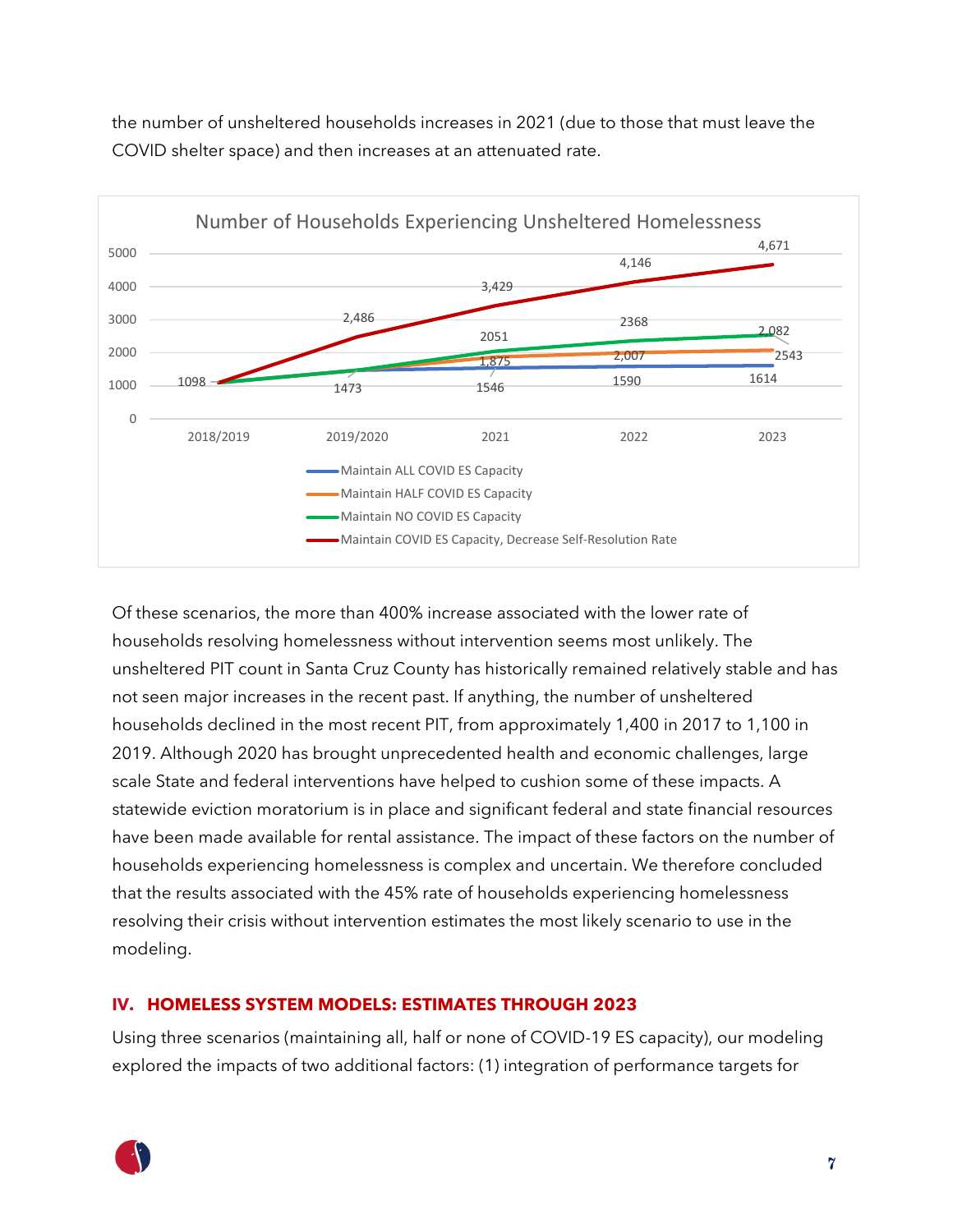homeless system programs, and (2) addition of rapid rehousing and permanent supportive housing inventory to the system.

### **Performance Targets**

As noted, Focus Strategies produced a quantitative performance analysis of the homeless system in Santa Cruz County that was used as the starting point for modeling. The initial analysis identified a number of areas of weak project performance that could be targeted for improvement. Improving project performance has been included as one of the goals for the Three-Year Strategic Action Plan. Setting shared targets for performance allows greater understanding among all system stakeholders about what is working, what is not, and how to improve individual programs and the system as a whole. Targets provide motivation for action.

The baseline performance data suggested three areas where improved performance would be useful: (1) lowering the rate of households who enter homeless programs who were in some type of housing immediately beforehand, (2) shortening length of stay in programs, and (3) improving exits to permanent housing. Our modeling recommends targets for these three measures and predicts the impact of achieving the targets.

Performance targets were generated by reviewing the current performance of the system and a combination of national standards (HUD, NAEH) and Focus Strategies experience with high performing communities. The next table presents for each project type and each performance measure: (1) our recommendation for an ideal target; (2) our recommendation for the minimum target for efficient performance; (3) the level of performance found in our BYC analysis of data from programs in Santa Cruz County; and (4) the targets used in each year of the modeling. All the targets project an increased level of performance gradually over the course of three years. The exception is length of stay in shelter, which remains at the same level over the three years.

|                        | <b>Emergency</b><br><b>Shelter</b> | <b>Transitional</b><br><b>Housing</b> | <b>Rapid</b><br><b>Rehousing</b> | Permanent<br><b>Supportive</b><br><b>Housing</b> |
|------------------------|------------------------------------|---------------------------------------|----------------------------------|--------------------------------------------------|
|                        |                                    |                                       |                                  |                                                  |
| <b>Length of Stay</b>  |                                    |                                       |                                  |                                                  |
| FS Recommended Target  | 30 days                            | 90 days                               | 120 days                         | <b>NA</b>                                        |
| FS Recommended Minimum | 90 days                            | 150 days                              | 180 days                         |                                                  |

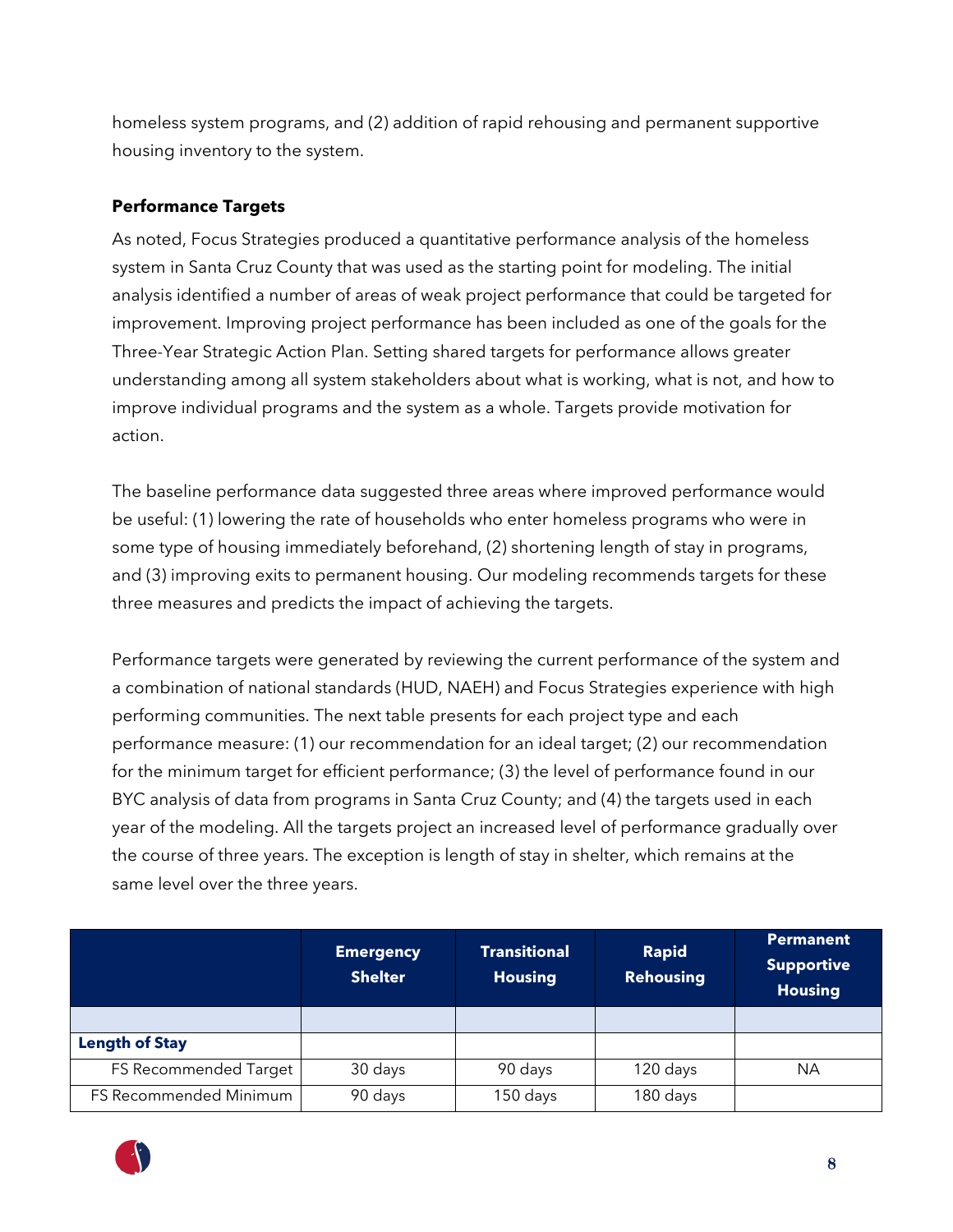|                                                 | <b>Emergency</b><br><b>Shelter</b> | <b>Transitional</b><br><b>Housing</b> | <b>Rapid</b><br><b>Rehousing</b> | <b>Permanent</b><br><b>Supportive</b><br><b>Housing</b> |
|-------------------------------------------------|------------------------------------|---------------------------------------|----------------------------------|---------------------------------------------------------|
| Current Performance (BYC)                       | 76 days                            | 413 days                              | 281 days                         |                                                         |
| Targets used in Modeling                        | 60, 60, 60 days                    | 365, 300, 250<br>days                 | 240, 210, 180<br>days            |                                                         |
|                                                 |                                    |                                       |                                  |                                                         |
| <b>Exit Rate to PH</b>                          |                                    |                                       |                                  |                                                         |
| FS Recommended Target                           | 50% - 80%                          | 85% - 90%                             | 85% - 90%                        | <b>NA</b>                                               |
| <b>FS Recommended Minimum</b>                   | $40\% - 65\%$                      | 80%                                   | Between 80%<br>and 95%           |                                                         |
| Current Performance (BYC)                       | 21%                                | 66%                                   | 62%                              |                                                         |
| Targets used in Modeling                        | 21%, 30%, 40%                      | 66%, 70%, 80%                         | 62%, 70%, 85%                    |                                                         |
|                                                 |                                    |                                       |                                  |                                                         |
| <b>Entries From Homelessness</b>                |                                    |                                       |                                  |                                                         |
|                                                 | 85%                                | 95%                                   | 95%                              | 95%                                                     |
|                                                 | unsheltered/ES                     | unsheltered/ES                        | unsheltered/ES                   | unsheltered/ES                                          |
|                                                 | 75%                                | 75%                                   | 75%                              | 75%                                                     |
|                                                 | unsheltered/ES                     | unsheltered/ES                        | unsheltered/ES                   | unsheltered/ES                                          |
| Current Performance (BYC)                       | 44%                                | 78%                                   | 50%                              | 81%                                                     |
| Targets used in Modeling                        | 50%, 65%, 75%                      | 80%, 85%, 90%                         | 60%, 75%, 85%                    | 85%, 90%, 95%                                           |
| FS Recommended Target<br>FS Recommended Minimum |                                    |                                       |                                  |                                                         |

### **Adding Permanent Housing Inventory**

In both 2021 and 2022, the models assume there will be added rapid rehousing and permanent supportive housing inventory. The majority of these slots are for single adults who comprise the large majority of the unsheltered homeless population:

- 2021
	- o Increased RRH slots by 150 for adult households, resulting in a total of 236
	- o Increased RRH slots by 50 for family households, resulting in a total of 168
- $2022$ 
	- o Increased RRH slots by 150 for adult households, resulting in a total of 386
	- o Increased PSH slots by 100 for adult households, resulting in a total of 637

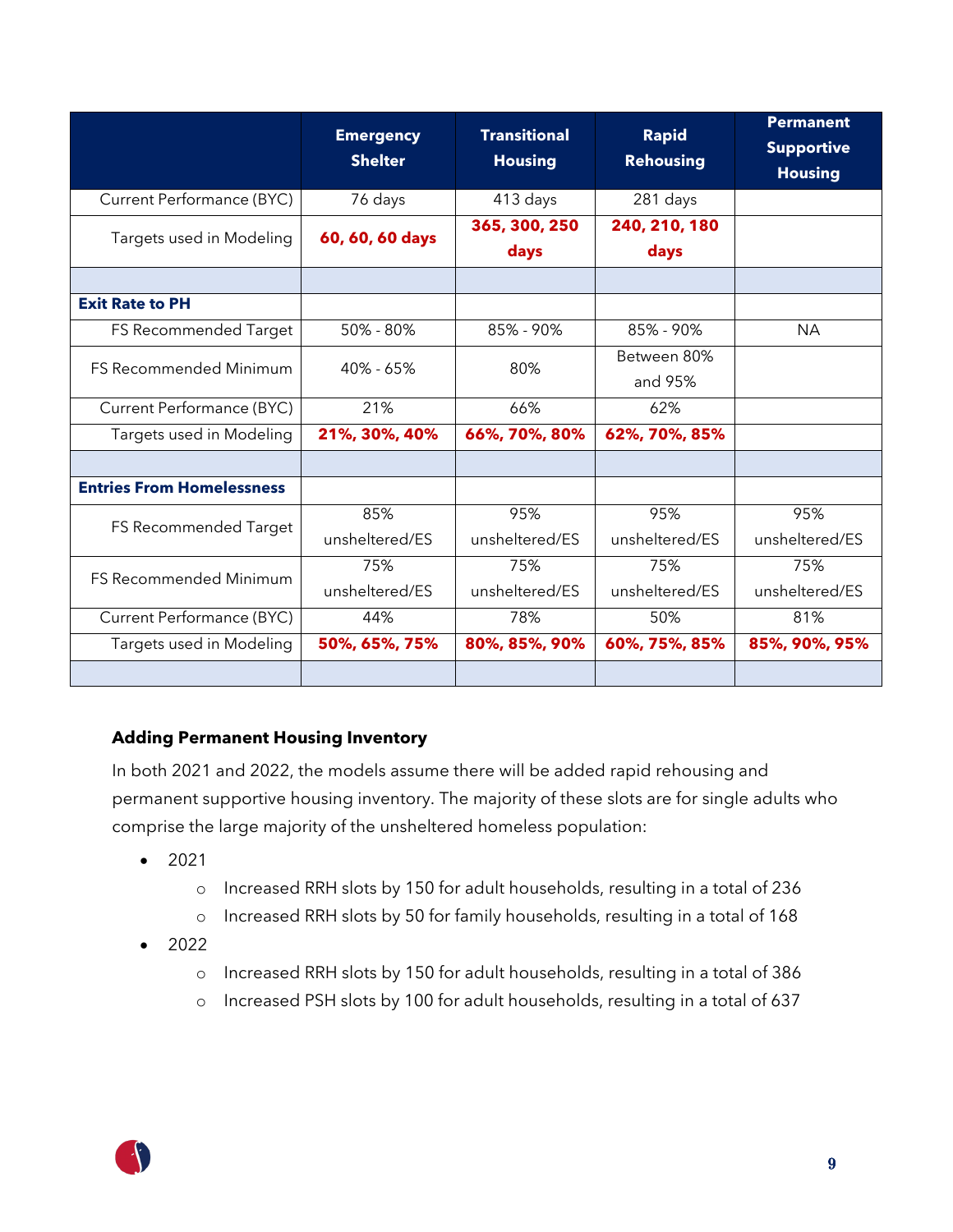## **COVID ES Capacity: Impact on Number of Households Experiencing Unsheltered Homelessness**

The next graphs illustrate the results of three models for each of three scenarios for COVID ES capacity: maintaining all, half, or none of it. The three models include: no changes to the system (No Change), implementing and achieving performance targets (Performance Targets), and both implementing/achieving performance targets and adding additional permanent housing (rapid rehousing and permanent supportive housing) inventory (Targets & Inventory).

These models suggest that implementing and achieving performance targets, with or without additional permanent housing inventory, can have an impact on the number of households experiencing unsheltered homelessness; the difference between the scenarios is the degree of impact. All the models suggest that implementing and achieving performance targets attenuates the predicted increase in the number of households experiencing homelessness, and that adding permanent housing inventory contributes further to that effect.



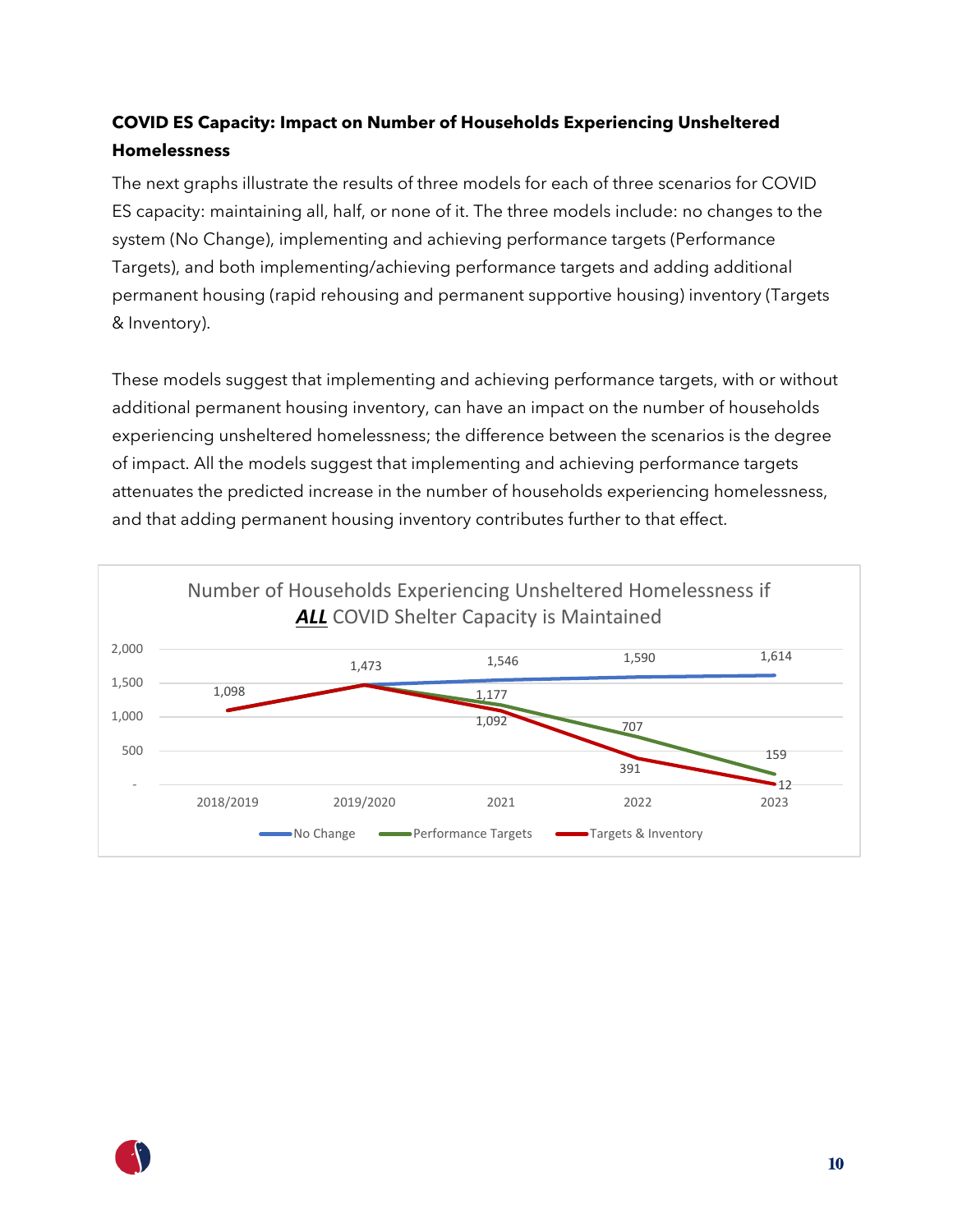



The next table compares the relative impact of each scenario on the number of households experiencing unsheltered homelessness when compared to the number of unsheltered households reported in the 2019 Point-in-Time count. Assuming the recommended performance targets are achieved and the new permanent housing inventory added, the community could see a reduction in the unsheltered population anywhere between 99% and 7%, depending on how much of the existing COVID 19 shelter capacity is maintained. The middle scenario, in which half the inventory is maintained, would result in a 60% decrease. This is the scenario that has been integrated into the Three-Year Plan. For the purpose of the Plan, we have assumed a total reduction of unsheltered homelessness of 50%.

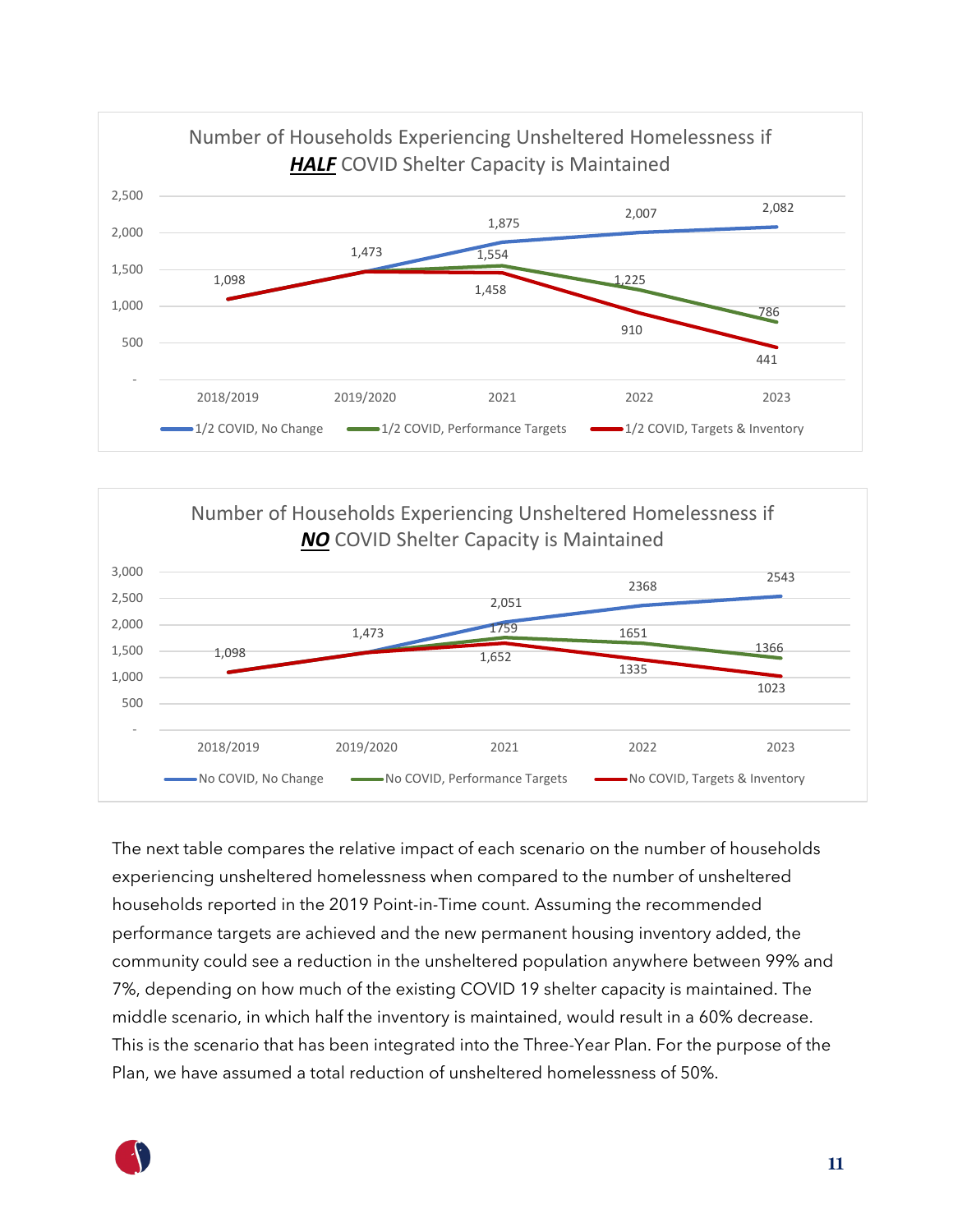| <b>Households Experiencing Unsheltered Homelessness:</b><br>Percent Change from 2018/2019 to 2023 |                                   |                                                  |                                                 |  |  |
|---------------------------------------------------------------------------------------------------|-----------------------------------|--------------------------------------------------|-------------------------------------------------|--|--|
| <b>Scenarios</b>                                                                                  | <b>No System</b><br><b>Change</b> | <b>Performance Targets</b><br><b>Implemented</b> | <b>Targets Implemented</b><br>& Inventory Added |  |  |
| All COVID ES capacity                                                                             | $+47%$                            | $-86%$                                           | $-99%$                                          |  |  |
| Half COVID ES capacity                                                                            | $+90%$                            | $-28%$                                           | $-60\%$                                         |  |  |
| No COVID ES capacity                                                                              | $+132%$                           | $+24%$                                           | $-7%$                                           |  |  |

### **Total Number of Households Experiencing Homelessness**

The modeling also considers the impact of reducing unsheltered homelessness by 50% on the total number of households experiencing homelessness. The next table provides the number of unsheltered and sheltered households counted in the 2019 Point-in-Time count as well as estimates of the numbers should Santa Cruz County successfully reduce unsheltered homeless by 50%, maintain/convert half of the COVID ES capacity, implement and achieve performance targets, and add permanent housing inventory. The data show that this scenario projects the *overall number of households experiencing homelessness in Santa Cruz County* will decrease by more than 25% by 2023.

| Number of Households Experiencing Unsheltered Homelessness:<br><b>Change from 2018/2019 to 2023</b> |       |       |          |  |
|-----------------------------------------------------------------------------------------------------|-------|-------|----------|--|
| <b>Population</b>                                                                                   | 2019  | 2023  | % Change |  |
| Unsheltered Households                                                                              | 1,098 | 549   | $-50%$   |  |
| Sheltered Households                                                                                | 307   | 485   | $+58%$   |  |
| <b>Total Homeless Households</b>                                                                    | 1,405 | 1,034 | $-26%$   |  |

### **Households Exiting to Permanent Housing**

The models presented include assumptions about increasing the rate at which households will exit the homeless system to permanent housing. As noted earlier, the assumption that permanent housing exits can increase must be supported by an increase in the availability of affordable permanent housing options. Although the models presented include additional rapid rehousing and permanent supportive housing options, affordable housing, in general, is in short supply in the community (see Housing Market Analysis Report).

The next table shows the expected number of permanent exits that are projected in the selected scenario: half of COVID shelter capacity is maintained and performance targets are

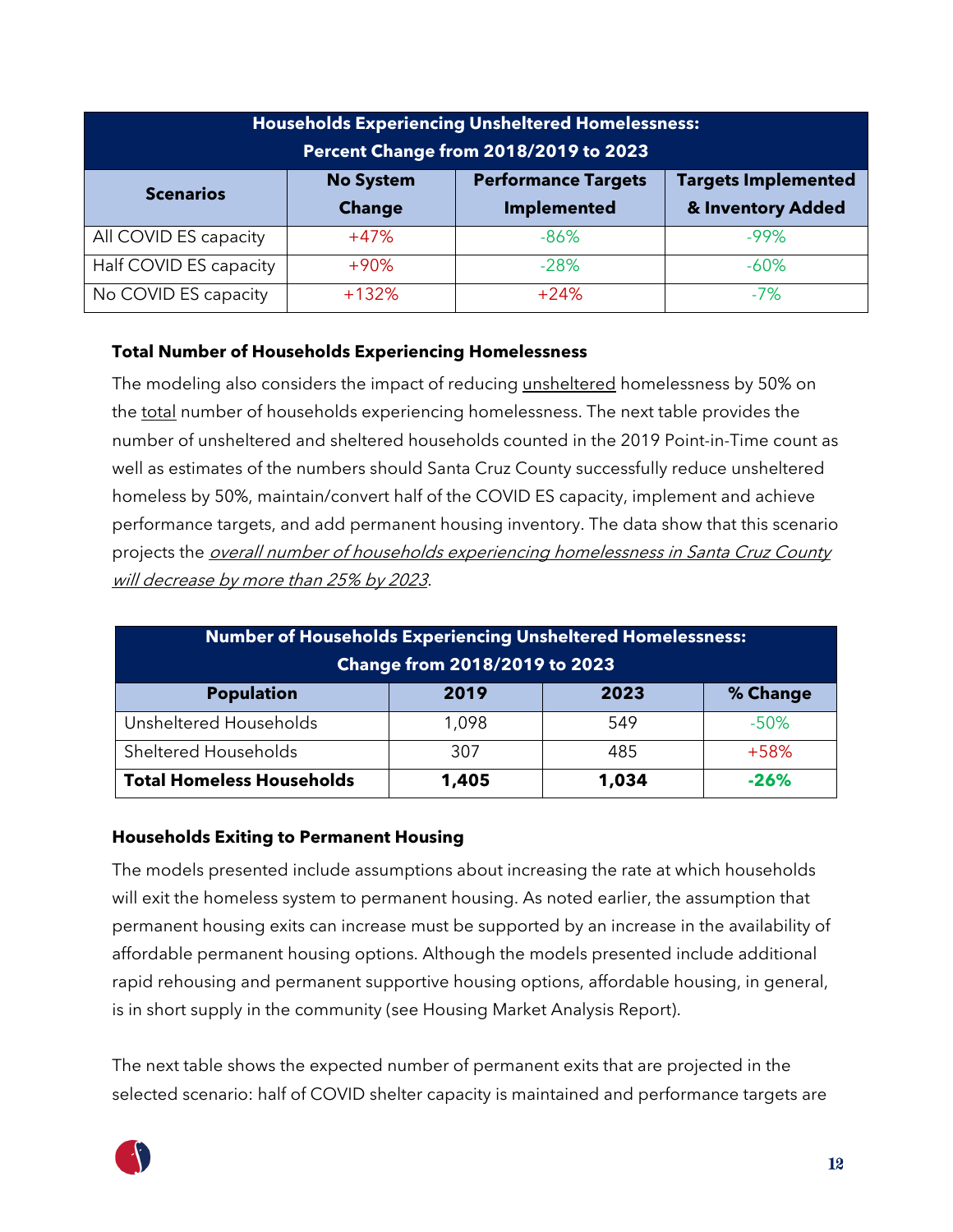met. The values are derived directly from the expected number of exits given the model's assumptions and multiplied by the average permanent housing exit rate for that project type in the year being modeled. The current number of households housed from rapid rehousing accounts for the number of exits currently absorbed by the system; the current permanent supportive housing turnover rate indicates the number of new households currently enrolled in permanent supportive housing each year.

As the data show, achieving the result of a 50% reduction in unsheltered homelessness over three years using the assumptions we have modeled means that the system must achieve a significant increase in the number of housing exits in each of the three years. Only some of these "exits" can be created by providing a range of services and supports to help households secure housing in the existing market; there are limits to what can be achieved without an increase in the housing inventory. For example, the permanent housing exit rate is currently 42% for rapid rehousing programs; the model suggests that rate will double to 85%. While a portion of that improvement can likely be achieved through improvements in how programs operate, before all programs can achieve that high rate it is likely that they will run into an external obstacle to their success which is a lack of housing units to be able to obtain for clients to rent.

|                            | 2021  | 2022  | 2023  |
|----------------------------|-------|-------|-------|
| # PH exits from ES         | 1,117 | 1,375 | 1,718 |
| # PH exits from RRH        | 334   | 394   | 505   |
| <b>Total PH Exits</b>      | 1,451 | 1,769 | 2,223 |
| Current RRH housed/year    | (252) | (252) | (252) |
| Current PSH turnover rate  | (50)  | (50)  | (50)  |
|                            |       |       |       |
| <b>Additional PH Exits</b> | 1,149 | 1,467 | 1,921 |

The number of permanent housing options the modeling suggests may need to be available in Santa Cruz is substantial. However, the current data and assumptions associated with these estimates are grounded in a historical landscape that has seen many recent shifts. The simultaneous impacts on the housing market of COVID, the fires, eviction moratoria, an economy in recession with continuing recovery uncertainty, and population decline cannot be predicted. Regardless of what the outcomes may be from these unprecedented changes and challenges, based on the current shortage of housing units overall and ELI units in